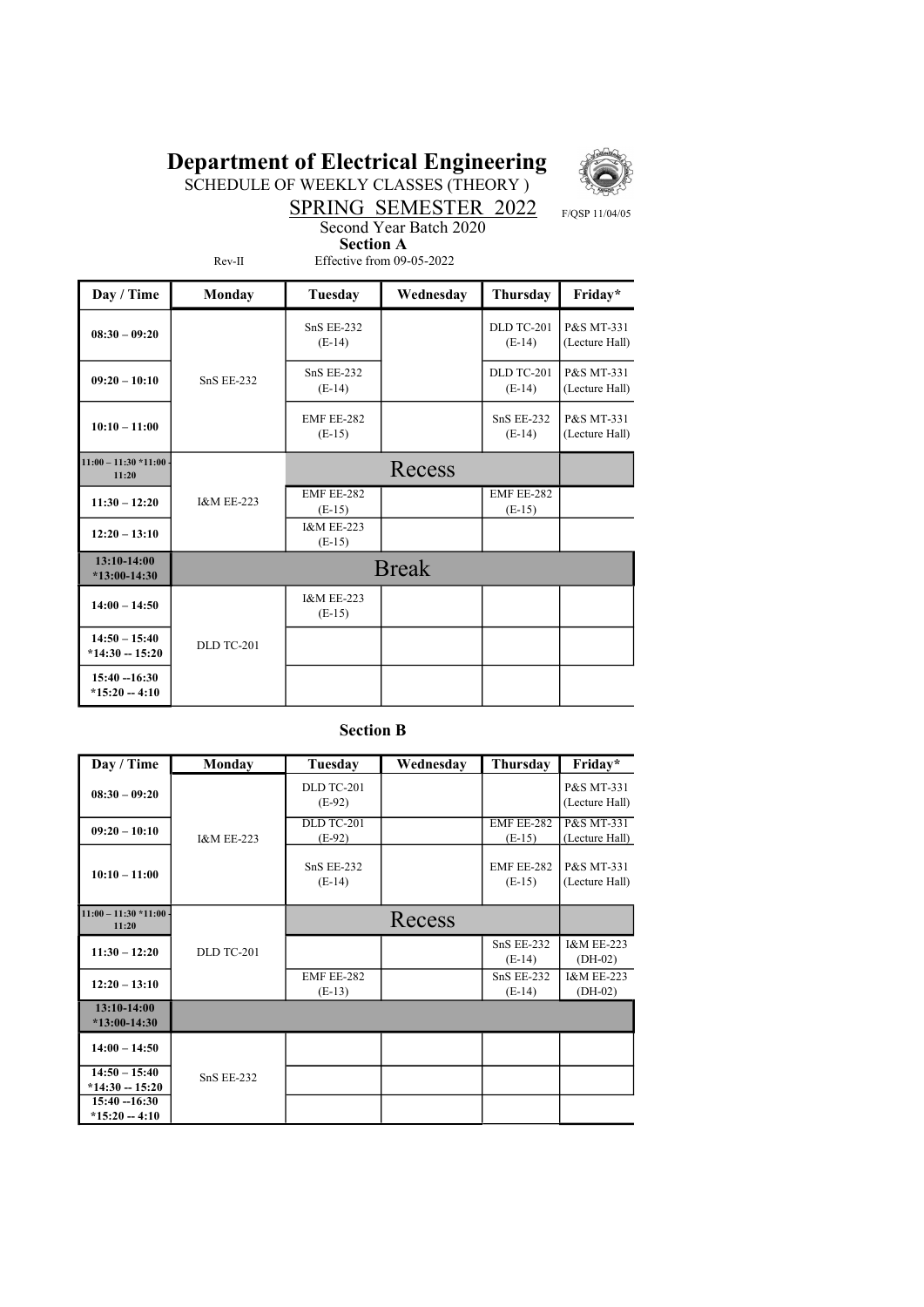# Department of Electrical Engineering



SPRING SEMESTER 2022 F/QSP 11/04/05

SCHEDULE OF WEEKLY CLASSES (THEORY )

Section C

Rev-II

Effective from 09-05-2022

Second Year Batch 2020

| Day / Time                          | Monday                | <b>Tuesday</b>                | Wednesday    | Thursday                                | Friday* |
|-------------------------------------|-----------------------|-------------------------------|--------------|-----------------------------------------|---------|
| $08:30 - 09:20$                     |                       | <b>EMF EE-282</b><br>$(E-12)$ |              | P&S MT-331<br>(Lecture hall)            |         |
| $09:20 - 10:10$                     | <b>DLD TC-201</b>     | <b>EMF EE-282</b><br>$(E-12)$ |              | <b>P&amp;S MT-331</b><br>(Lecture hall) |         |
| $10:10 - 11:00$                     |                       | P&S MT-331<br>(Lecture hall)  |              | <b>SnS EE-232</b><br>$(E-92)$           |         |
| $11:00 - 11:30 * 11:00$<br>11:50    |                       |                               | Recess       |                                         |         |
| $11:30 - 12:20$                     | <b>SnS EE-232</b>     | <b>SnS EE-232</b><br>$(E-14)$ |              | <b>I&amp;M EE-223</b><br>$(E-13)$       |         |
| $12:20 - 13:10$                     |                       | <b>SnS EE-232</b><br>$(E-14)$ |              | <b>I&amp;M EE-223</b><br>$(E-13)$       |         |
| 13:10-14:00<br>$*13:00-14:30$       |                       |                               | <b>Break</b> |                                         |         |
| $14:00 - 14:50$                     |                       | <b>DLD TC-201</b><br>$(E-13)$ |              | <b>EMF EE-282</b><br>$(E-13)$           |         |
| $14:50 - 15:40$<br>$*14:30 - 15:20$ | <b>I&amp;M EE-223</b> | DLD TC-201<br>$(E-13)$        |              |                                         |         |
| $15:40 - 16:30$<br>$*15:20 - 4:10$  |                       |                               |              |                                         |         |

### Section D

| Day / Time                          | <b>Monday</b> | Tuesday                       | Wednesday             | Thursday                          | Friday* |
|-------------------------------------|---------------|-------------------------------|-----------------------|-----------------------------------|---------|
| $08:30 - 09:20$                     |               | $SnS EE-232$<br>$(E-13)$      |                       | P&S MT-331<br>(Lecture hall)      |         |
| $09:20 - 10:10$                     |               | $SnS$ EE-232<br>$(E-13)$      | <b>I&amp;M EE-223</b> | P&S MT-331<br>(Lecture hall)      |         |
| $10:10 - 11:00$                     |               | P&S MT-331<br>(Lecture hall)  |                       | <b>SnS EE-232</b><br>$(E-12)$     |         |
| $11:00 - 11:30 * 11:00$<br>11:50    | Recess        |                               |                       |                                   |         |
| $11:30 - 12:20$                     |               | DLD TC-201<br>$(E-12)$        | <b>SnS EE-232</b>     | EMF EE-282<br>$(E-12)$            |         |
| $12:20 - 13:10$                     |               | <b>DLD TC-201</b><br>$(E-12)$ |                       | EMF EE-282<br>$(E-12)$            |         |
| $13:10-14:00$<br>$*13:00-14:30$     | <b>Break</b>  |                               |                       |                                   |         |
| $14:00 - 14:50$                     |               | <b>EMF EE-282</b><br>$(E-12)$ |                       | <b>I&amp;M EE-223</b><br>$(E-14)$ |         |
| $14:50 - 15:40$<br>$*14:30 - 15:20$ |               |                               | <b>DLD TC-201</b>     | <b>I&amp;M EE-223</b><br>$(E-14)$ |         |
| $15:40 - 16:30$<br>$*15:20 - 4:10$  |               |                               |                       |                                   |         |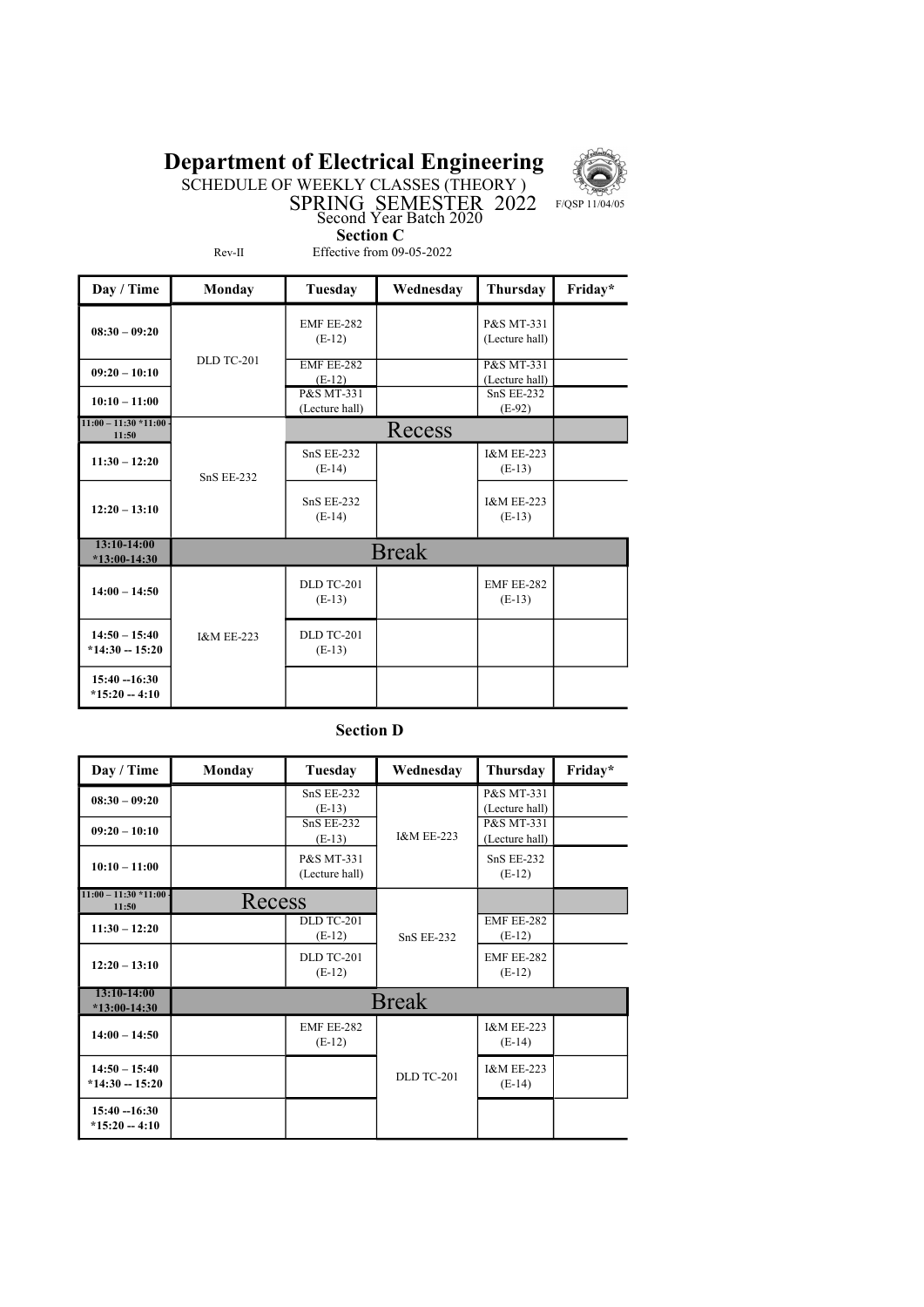# Department of Electrical Engineering



SCHEDULE OF WEEKLY CLASSES (THEORY )

SPRING SEMESTER 2022 F/QSP 11/04/05 Second Year Batch 2020

Rev-II

 Section E Effective from 09-05-2022

| Day / Time                          | <b>Monday</b> | Tuesday                           | Wednesday             | Thursday                      | Friday* |
|-------------------------------------|---------------|-----------------------------------|-----------------------|-------------------------------|---------|
| $08:30 - 09:20$                     |               | P&S MT-331<br>(Lecture hall)      | <b>SnS EE-232</b>     | <b>SnS EE-232</b><br>$(E-12)$ |         |
| $09:20 - 10:10$                     |               | P&S MT-331<br>(Lecture hall)      |                       | <b>SnS EE-232</b><br>$(E-12)$ |         |
| $10:10 - 11:00$                     |               | <b>SnS EE-232</b><br>$(E-12)$     |                       | P&S MT-331<br>(Lecture hall)  |         |
| $11:00 - 11:30 * 11:00$<br>11:50    | Recess        |                                   |                       |                               |         |
| $11:30 - 12:20$                     |               | <b>EMF EE-282</b><br>$(E-92)$     | <b>DLD TC-201</b>     | DLD TC-201<br>$(E-08)$        |         |
| $12:20 - 13:10$                     |               | <b>EMF EE-282</b><br>$(E-92)$     |                       | <b>DLD TC-201</b><br>$(E-08)$ |         |
| $13:10-14:00$<br>$*13:00-14:30$     | <b>Break</b>  |                                   |                       |                               |         |
| $14:00 - 14:50$                     |               | <b>I&amp;M EE-223</b><br>$(E-92)$ | <b>I&amp;M EE-223</b> | EMF EE-282<br>$(E-92)$        |         |
| $14:50 - 15:40$<br>$*14:30 - 15:20$ |               | <b>I&amp;M EE-223</b><br>$(E-92)$ |                       |                               |         |
| $15:40 - 16:30$<br>$*15:20 - 4:10$  |               |                                   |                       |                               |         |

#### Section F

| Day / Time                          | Monday       | Tuesday                       | Wednesday             | Thursday                          | Friday* |
|-------------------------------------|--------------|-------------------------------|-----------------------|-----------------------------------|---------|
| $08:30 - 09:20$                     |              | P&S MT-331<br>(Lecture hall)  |                       |                                   |         |
| $09:20 - 10:10$                     |              | P&S MT-331<br>(Lecture hall)  | <b>DLD TC-201</b>     |                                   |         |
| $10:10 - 11:00$                     |              | EMF EE-282<br>$(E-92)$        |                       | P&S MT-331<br>(Lecture hall)      |         |
| $11:00 - 11:30 * 11:00$<br>11:50    | Recess       |                               |                       |                                   |         |
| $11:30 - 12:20$                     |              | DLD TC-201<br>$(E-08)$        | <b>I&amp;M EE-223</b> | <b>EMF EE-282</b><br>$(E-92)$     |         |
| $12:20 - 13:10$                     |              | <b>DLD TC-201</b><br>$(E-08)$ |                       | <b>EMF EE-282</b><br>$(E-92)$     |         |
| 13:10-14:00<br>$*13:00-14:30$       | <b>Break</b> |                               |                       |                                   |         |
| $14:00 - 14:50$                     |              | <b>SnS EE-232</b><br>$(E-08)$ |                       | <b>SnS EE-232</b><br>$(E-08)$     |         |
| $14:50 - 15:40$<br>$*14:30 - 15:20$ |              | <b>SnS EE-232</b><br>$(E-08)$ | <b>SnS EE-232</b>     | <b>I&amp;M EE-223</b><br>$(E-08)$ |         |
| $15:40 - 16:30$<br>$*15:20 - 4:10$  |              |                               |                       | <b>I&amp;M EE-223</b><br>$(E-08)$ |         |